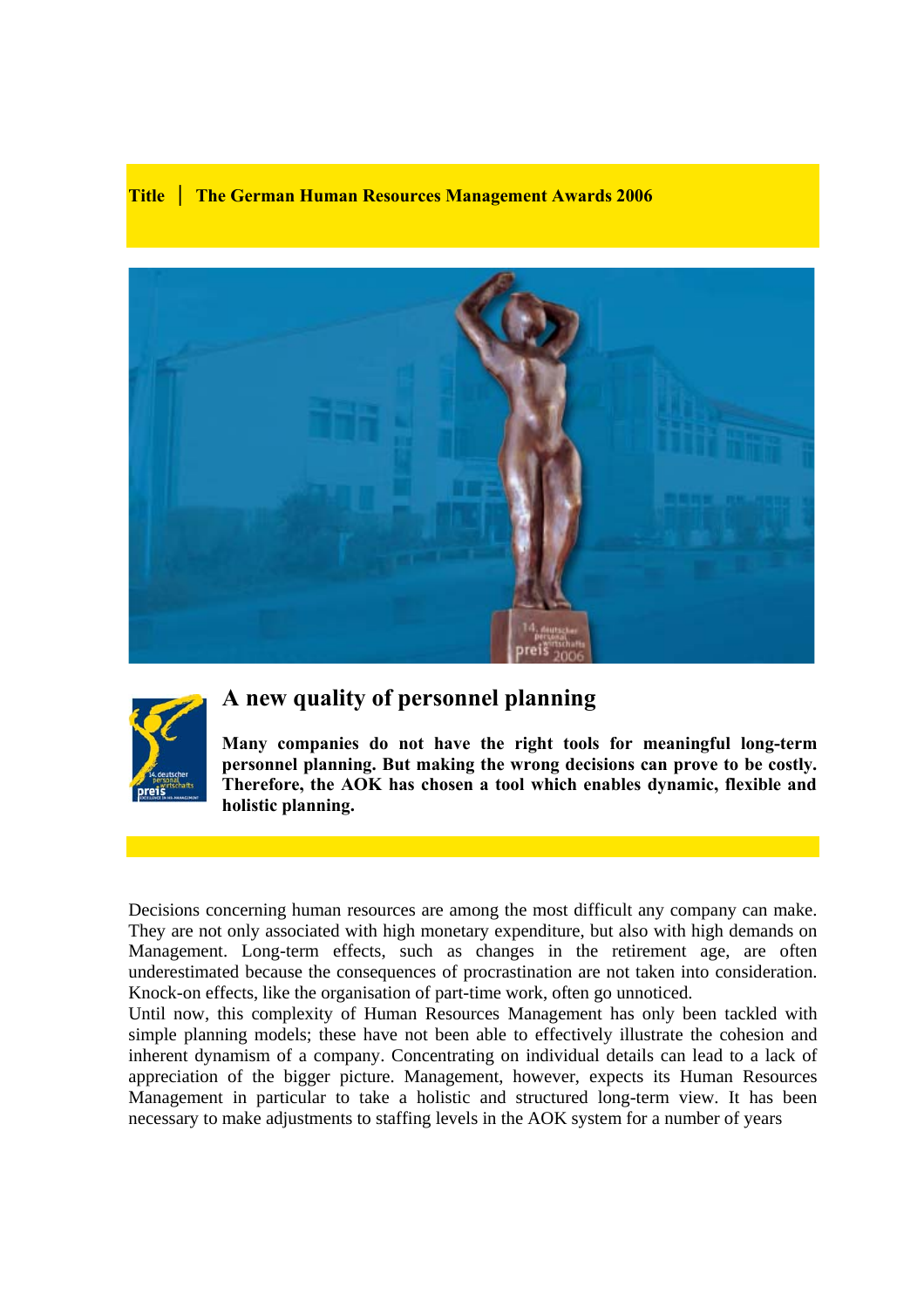now, due to the constantly changing conditions in the health insurance market. In view of future process development, a department dealing specifically with the management of change has now been established at AOK subsidiaries, enabling the Company to react quickly to varying market conditions and statutory changes by implementing organisational measures.

## **Acting early is made more difficult**

Past experience has shown that in planning for quantitative as well as qualitative changes to staff numbers, specific consideration must be given to the medium and long-term effects; this is the only way to minimise inaccurate assessments and the risks associated therewith. Given the constantly changing conditions in the business environment, there is also a risk of being forced into merely "reacting". However, it is important to take action as early as possible in order to retain the ability to act strategically in the medium to long-term. Changes in the work environment and the resulting effects on staff numbers require a holistic view of their interaction in order to be able to initiate the complex human resources decision-making processes in the appropriate chronological order. This necessitates setting up holistic planning models, for which the Human Resources Management would gain the approval of the Board of Directors, thereby enhancing its importance in the strategic development of the Company.



With their innovative approach to the simulation of scenarios, the AOK has taken first place in the German Human Resources Management Awards 2006.

In this day and age it is therefore no longer sufficient for strategically oriented personnel planning to simply continue into the future with the forward projections of past developments – often merely in a selective and linear fashion in terms of trend extrapolation. Methods and IT tools based on this methodology are needed, which can bring more transparency into the increasing complexity of interaction between the business environment and human resources in order to develop robust scenarios for the future on which management decisions can be based.

Existing standard instruments, which mainly consist of complex Excel data files, cannot cope satisfactorily with every determining factor that is actually required. Hence the quality of reporting is often not reliable. In addition, the variation in individual parameters is very complex. Inevitably, therefore, transparency of planning is being lost.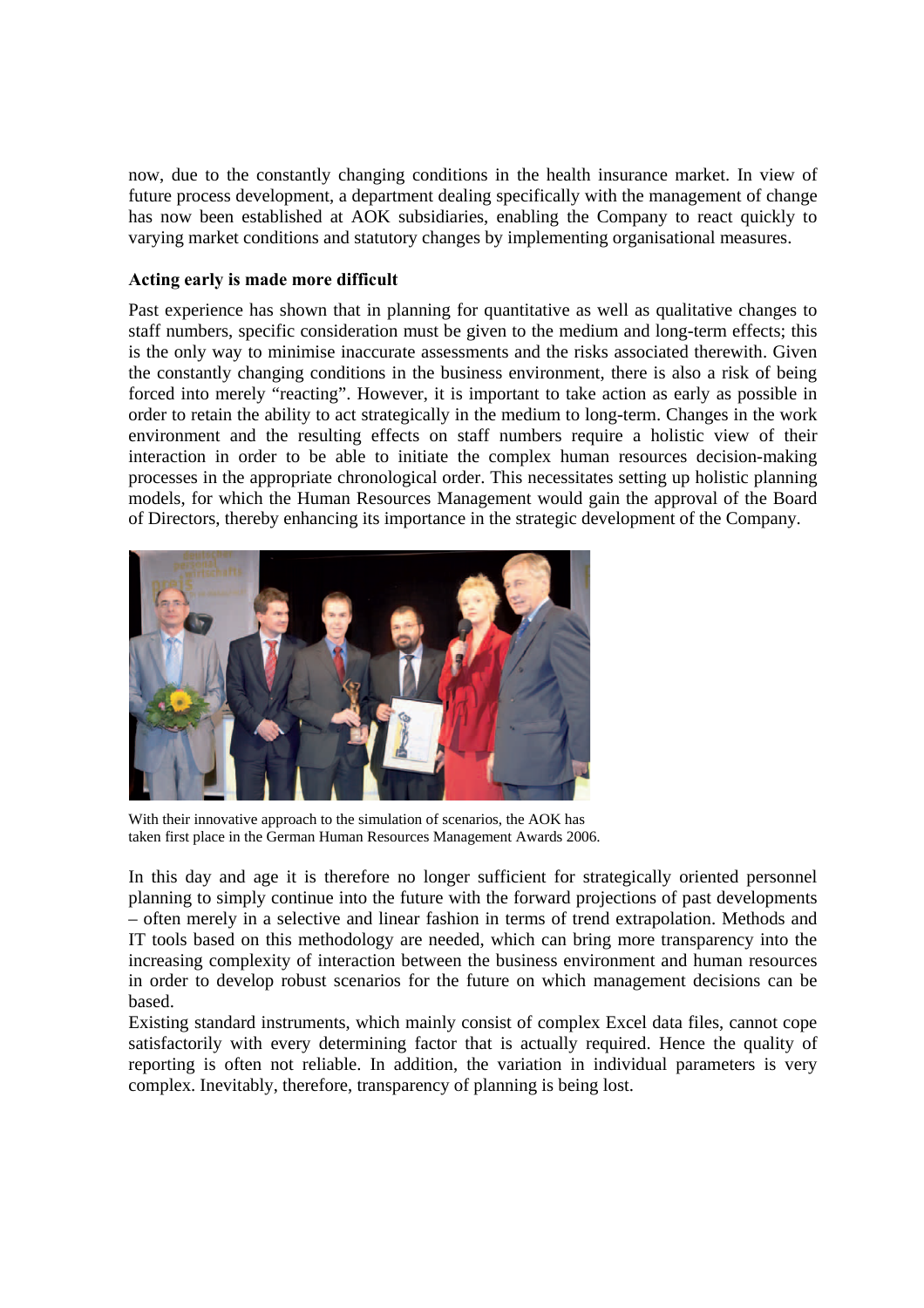## **Simulation required**

Starting from the basic strategic question: "How many staff and what qualitative combination of skills will be required in future for the AOK system, so that it can competently manage all its responsibilities?", the AOK Boards have resolved – on the recommendation of human resources managers – that a standardised tool for strategic personnel forecasts, which would facilitate a new approach to personnel planning, should be developed and offered to all 16 AOK subsidiaries and their 70,000 employees.

This tool should be capable of simulating the increasing number of changes that have occurred within the Company and reinforce the strategic human resources measures carried out to date. Personnel files contain a variety of information on past history, which up to now has not been adequately integrated into the planning process. A planning tool, however, must utilise all the

existing data to develop scenarios on the basis of that information. The exact requirements have therefore been ascertained in a preliminary analysis across the whole of the AOK. The following key points were identified as the main requirements.

The personnel forecast model

- supports a quantitative and qualitative personnel forecast for the medium and long-term and thus creates a greater degree of planning certainty;
- takes account of forecast market developments and includes changes in prevailing conditions, as far as foreseeable, for example those brought about by legislation, in the form of different scenarios;
- validates decisions that must be taken with regard to changes, based on a given, pre-determined budget volume on the one hand, and on the other shows the effects of personnel costs arising from changes to individual parameters;
- enables the simulation of different scenarios which spares resources and integrates specific regional requirements.

The realistic and practical implementation of this model has been an important factor. In view of the complexity of the problems and the demands of the preliminary analysis, it quickly became clear that widely-used linear planning methods fell short in practice. A different approach had to be found, one that is capable of adequately illustrating the integration of the different parameters, including their dynamics. The comparison of the traditional approach with a system-oriented view will demonstrate the strengths of the chosen modelling approach of the new planning tool (see diagram 1).

The challenge of the project was to reconcile a scientifically sound approach with the complex requirements of the AOK system. In concrete terms, the required details as well as the systemic perspective of the model parameters had to be taken into account.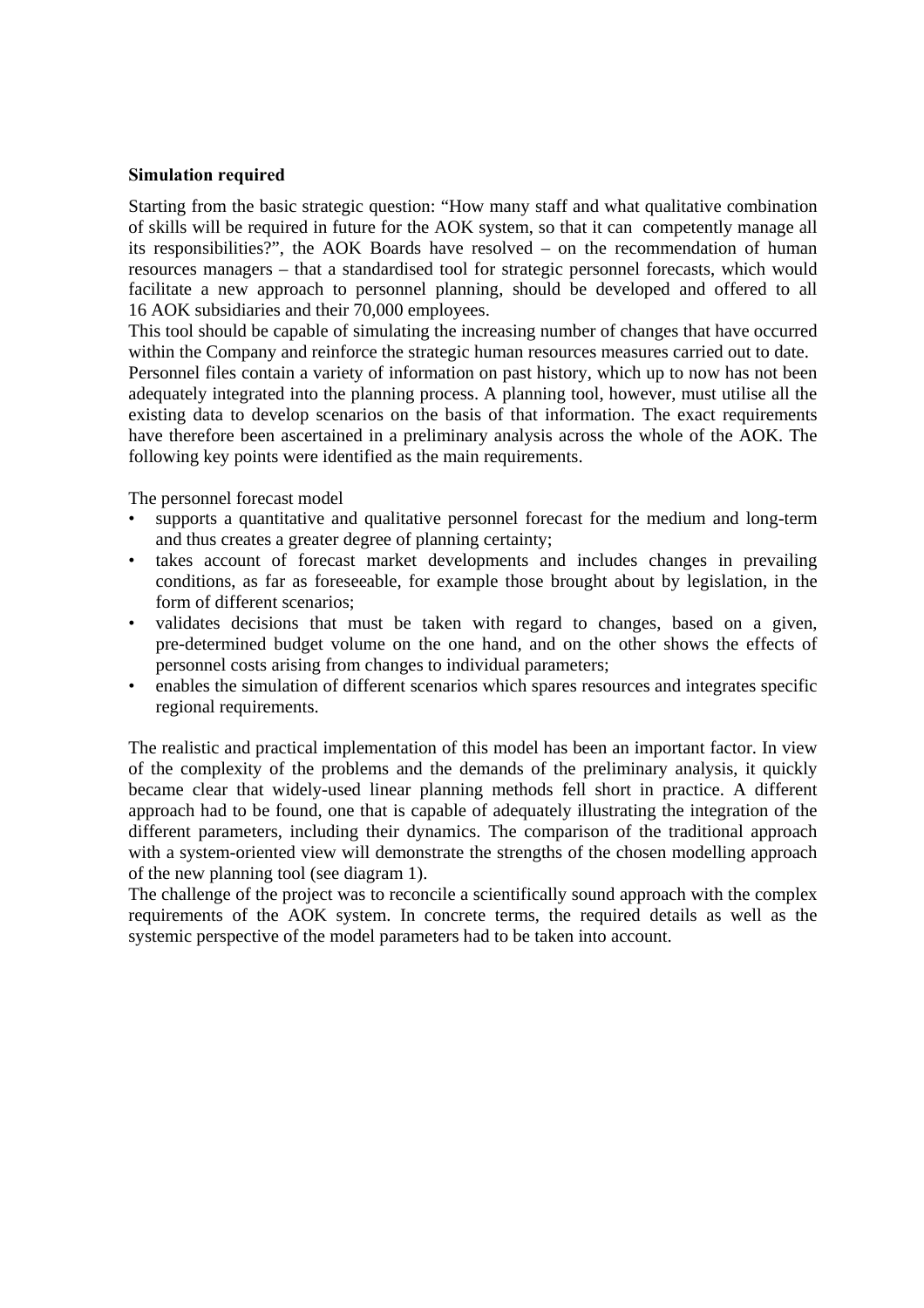## **Comparison of different approaches Fig. 1 Comparison of different approaches**

Sequential analysis of separate areas without taking into consideration their connections with each other and with the business environment.

Linear portrayal of related issues without taking into account the dynamic aspects such as delayed effects and a focus on hard material parameters.

A number of analysts collect an enormous amount of basic data, the relevance of which to the actual business is unclear.

Awareness of the strategically truly important factors is essentially being submerged by mountains of data.

Extrapolated parameters of the past – often with numerical precision to the decimal point – form the basis and stabilisation of personnel forecasting.

Abstract mathematical modelling leads to nontransparent models which are almost incomprehensible to third parties (black box); modelling is left to the experts.

### **Traditional approach Cybernetic systems approach**

Holistic, systemic consideration of the subject area, including the systems environment.

Illustration of the connection between the variables in the model with feedback references, taking account of the soft parameters.

The effective relationship of individual elements with one another, together with up-to-date company data, form the basis for the simulation over a number of years.

Concentration on fundamental factors relevant to the system.

Simulation based on the hypotheses of worst / best case scenarios, including uncertainty and risk.

A graphically oriented model language enables transparent models (glass box) and creates the prerequisite for an interactive modelling process and subsequent confidence in the model as well as acceptance of it.

Cybernetics is the science of control and regulation of complex systems – a basic problem for Management.

## **Ready for dynamic planning**

As a result of adopting this model, it will be possible to see the wood for the trees. Furthermore, this was the only way to achieve a tie-in with the existing operational planning systems of the AOK companies. AOK personnel experts supplied the necessary knowledge. The Malik Management Centre in St. Gallen provided support for the proper operation of the systems-dynamic modelling. This modelling can be implemented by using modelling software such as the innovative IT tools "Dynaplan Smia" or "Powersim".

## **Correct interlinking**

Apart from using actual company data and parameter assumptions, the scenarios are based on a model which gives transparency to the interaction between the business environment and the personnel scheme as well as their inherent dynamism. By implementing the core targets, a structure of several hundred variables has been developed, e.g. age group, being part of the core process and function group, whereby the variables are not set in any order side by side but interlinked with one another. The sub-structure consists of three system elements, i.e. existing personnel development coupled with staffing requirement variations, personnel and service costs (financial planning) and a staff requirement schedule (see diagram 2).

Forecasts about the required future qualifications of staff, for example, can be made by taking into consideration the core processes and making a greater distinction between function groups. The age structure is illustrated in a pie chart up to the age of 70.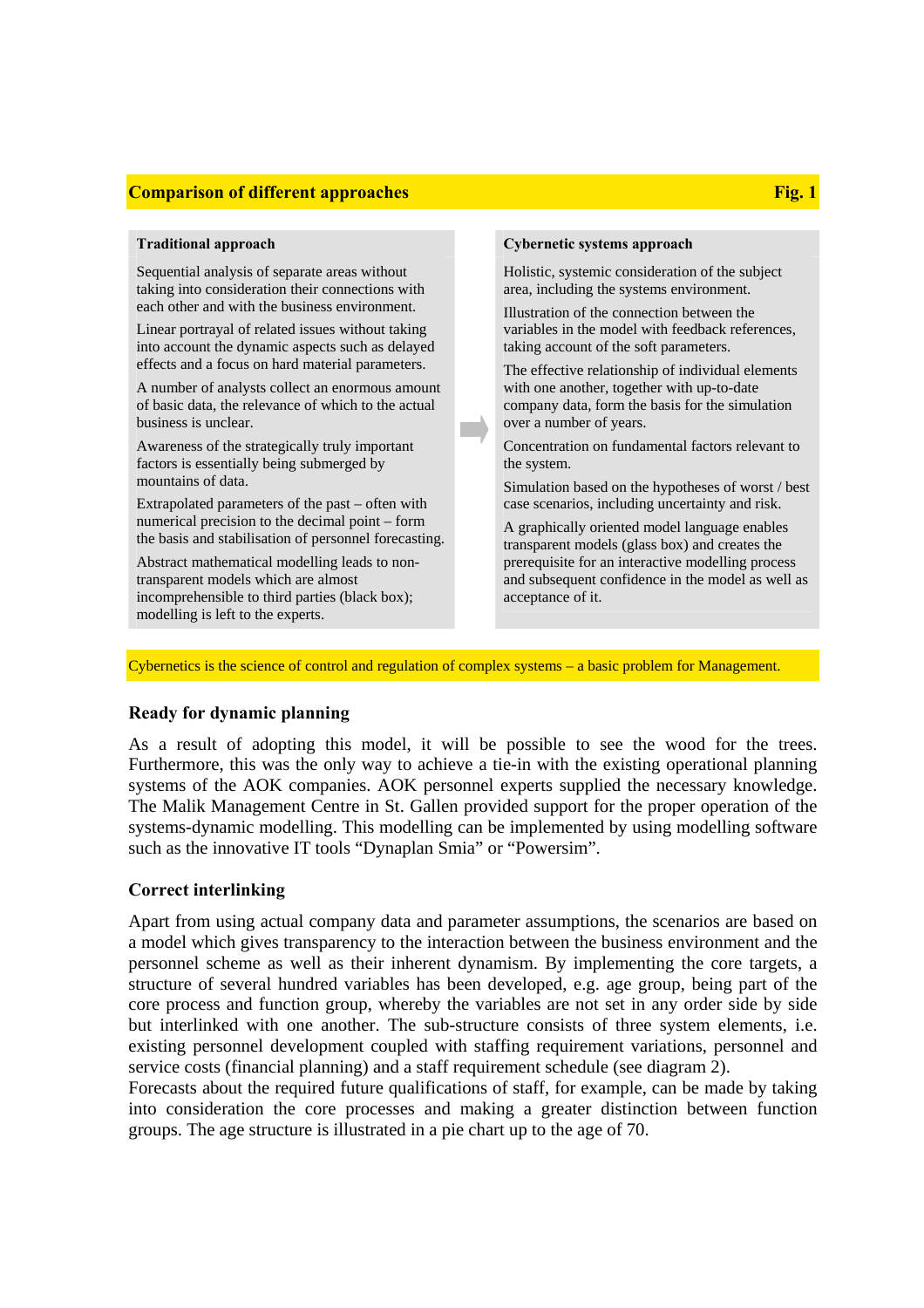A simulation cockpit is at the user's disposal for the simulation of scenarios. Data on personnel schemes can be input, subdivided into core processes and function groups. These are subsequently integrated into the simulated calculation together with the actual company data. The user interface then shows the effects of parameter changes over time. Different scenarios can simply be compared to one another and further developed to form the basis for operational planning.

## **Complex personnel scenarios can be simulated**

From the AOK's viewpoint, the personnel forecast model constitutes a quantum leap in strategic personnel planning. For the first time holistic, complex staffing scenarios have been simulated in a comprehensible way – not just limited to partial aspects such as demography – as a basis for strategic decision-making processes for all the groups involved. The advantage is that the planning tool has also gained approval by Management because it is linked to management strategy and allows for consistent planning. The number of health insurance companies involved in this shows the widespread acceptance of the tool in the AOK system. An internal newsgroup has been set up to exchange experiences between AOK companies and to further develop the system.





The starting-point for the modelling is system definition and differentiation of the business environment.

This development shows that the model has given rise to a sustainable learning curve. A new quality of debate about personnel planning now permeates the whole of the AOK system. In practice, a new standard in strategic personnel planning has therefore been established for everyone concerned.